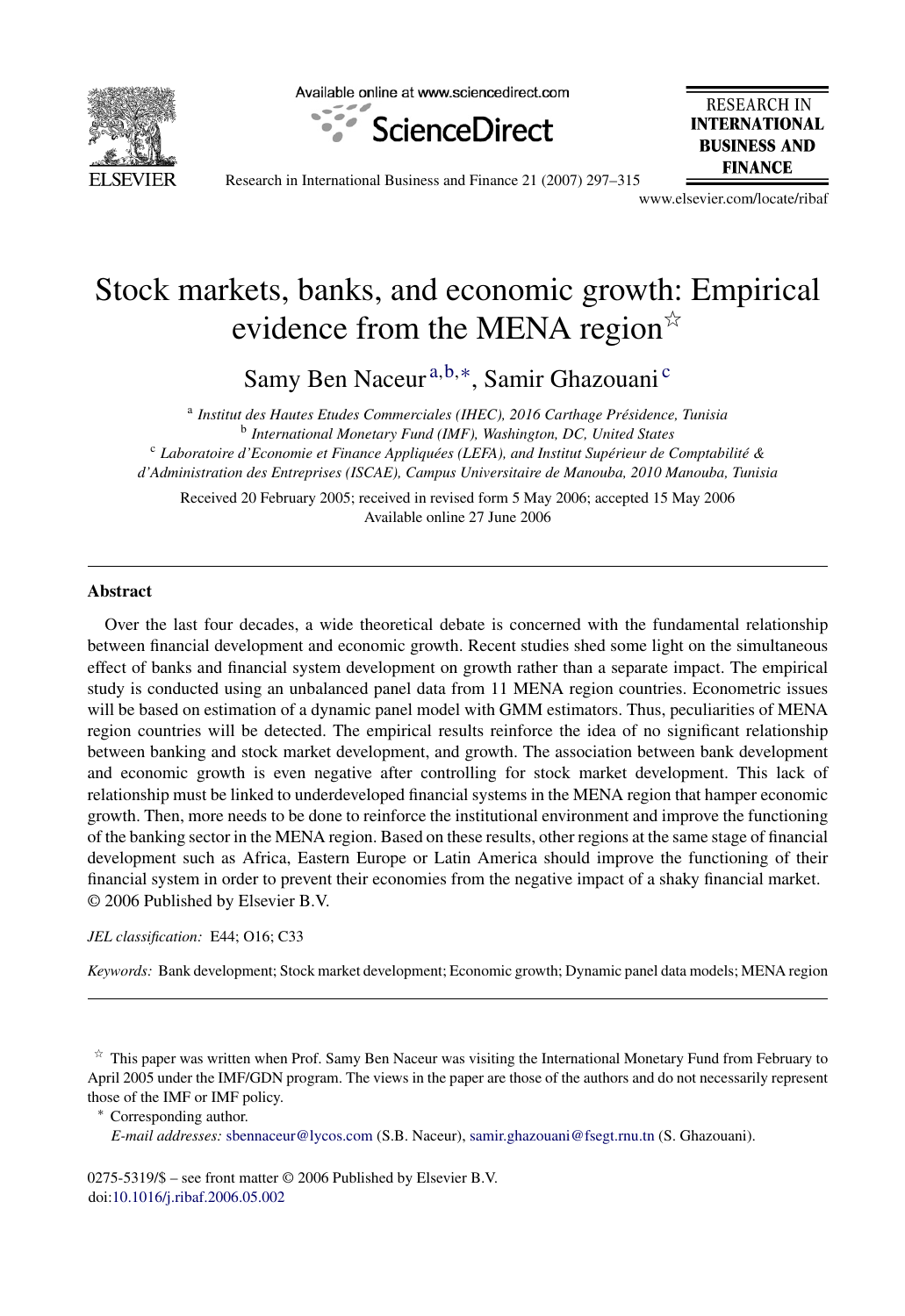### **1. Introduction**

Theory gives contradictory predictions about the incidence of financial system development on economic growth, and about the separate impact of banks on growth and financial markets on growth. [Boyd and Prescott \(1986\)](#page--1-0) argue that banks ease information frictions and therefore resource allocation while [Stiglitz \(1985\)](#page--1-0) and [Bhide \(1993\)](#page--1-0) defend the idea that banks are more efficient than equity markets in improving resource allocation and corporate governance. However, some models<sup>1</sup> stress that competitive stock markets reduce the counterproductive monopoly power of banks and boost innovation projects. Finally, some theories argue that banks and stock markets contribute together to economic growth by improving information dissemination and reducing transaction costs.

Most of the studies about the association between financial system development and economic growth omit stock markets development. We have to wait the publication of a study conducted by [Levine and Zervos \(1998\)](#page--1-0) who empirically assess the relationship between both stock marketss and banks development and economic growth. However, their work suffers from many econometric problems. Although recent works have tried to solve some of the statistical shortcomings observed in this approach, statistical and conceptual issues remain. [Rousseau and Wachtel \(2000\)](#page--1-0) provide a huge contribution to the growth literature by using panel data techniques. In order to study the relationship between stock markets, banks and economic growth, they use the difference panel estimator method developed by [Arellano and Bond](#page--1-0) [\(1991\)](#page--1-0) and show that both stock markets and banks development contribute to spur economic growth.

This paper uses new econometric techniques in the panel data context that solve statistical drawbacks with available data from 11 MENA countries observed over the period [1979–2003] in order to examine the relationship between stock markets, banks and economic growth. We choose MENA countries to carry out our empirical investigations not only because very few studies have been devoted to the region, but also because the size and the structure of the financial systems differ sensibly between these countries and because MENA countries embarked since mid 1980s in far reaching financial reforms. Besides, the results stemming from MENA region could be of interest to other developing countries in the same stage of financial development for instance like African, Eastern European and Latin American countries that are reforming a great deal their financial systems. More specifically, we test whether stock markets and banks development each have a positive impact on economic growth after controlling for simultaneity bias, omitted variables, and the routine inclusion of lagged dependent variables in growth regressions and controlling for many other growth determinants. We also examine whether variables related to banks and stock markets jointly enter the growth regression significantly taking advantage of the finding in recent growth studies that emphasize the importance of using panel data analysis in examining cross-country growth dynamics.

The rest of the paper is organised as follows. In Section [2,](#page--1-0) we discuss the relatively recent literature on finance and economic growth. Section [3](#page--1-0) discusses the data sources, definitions of the variables used in our empirical work as well as the econometric modelling. Empirical results are presented in Section [4. S](#page--1-0)ome concluding remarks are presented in Section [5.](#page--1-0)

 $1$  See [Allen and Gale \(2000\).](#page--1-0)